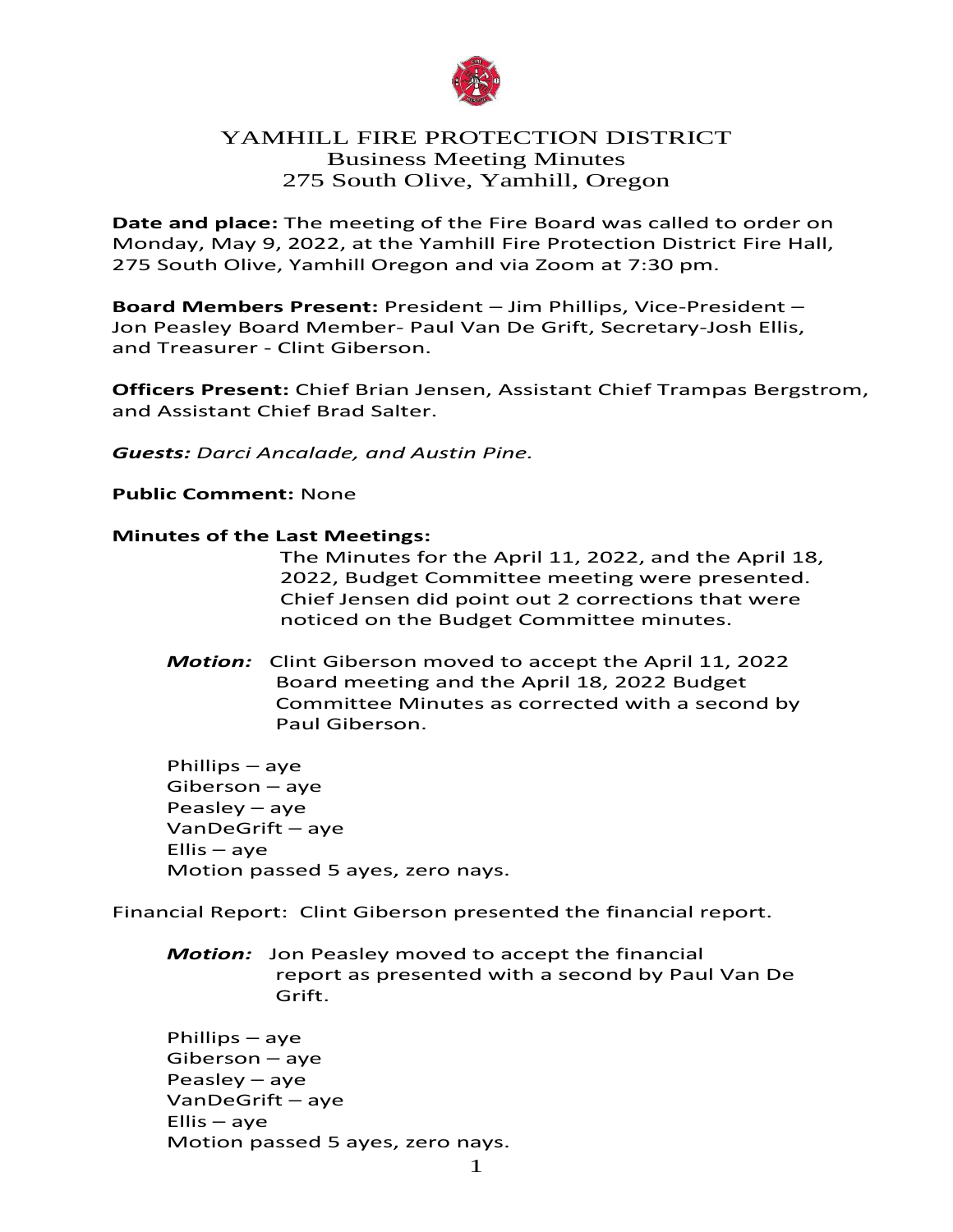

# YAMHILL FIRE PROTECTION DISTRICT Business Meeting Minutes 275 South Olive, Yamhill, Oregon

**Chiefs Report: Chief Jensen –**



## **Chief Bergstrom –**



C41 Assistant Chief Report May 9, 2022.

## **Chief Salter –**



C42 Assistant Chief Report - May 9, 2022

> Board President Jim Phillips at this time was going to go into Executive Session but do to the fact that it wasn't published on tonight's agenda, there needed to

> be a 24-hour notice. The Board asked Chief Jensen to Publish the notice in the morning and they would hold an Executive Session on Wednesday May 11, 2022, at 7:30pm.

### **Old Business: Items will remain on the agenda until completed.**

- ITEM 1: Open House Planning Darci reviewed the district summer event. The event will be July 23rd, 2022, starting at 7:00pm and go until 10:00 pm. The band has been booked and paid for. The Raffle items have been purchased or ordered.
- ITEM 2: Strategic Plan –Board President asked that this be tabled until the June 13, 2022, meeting.